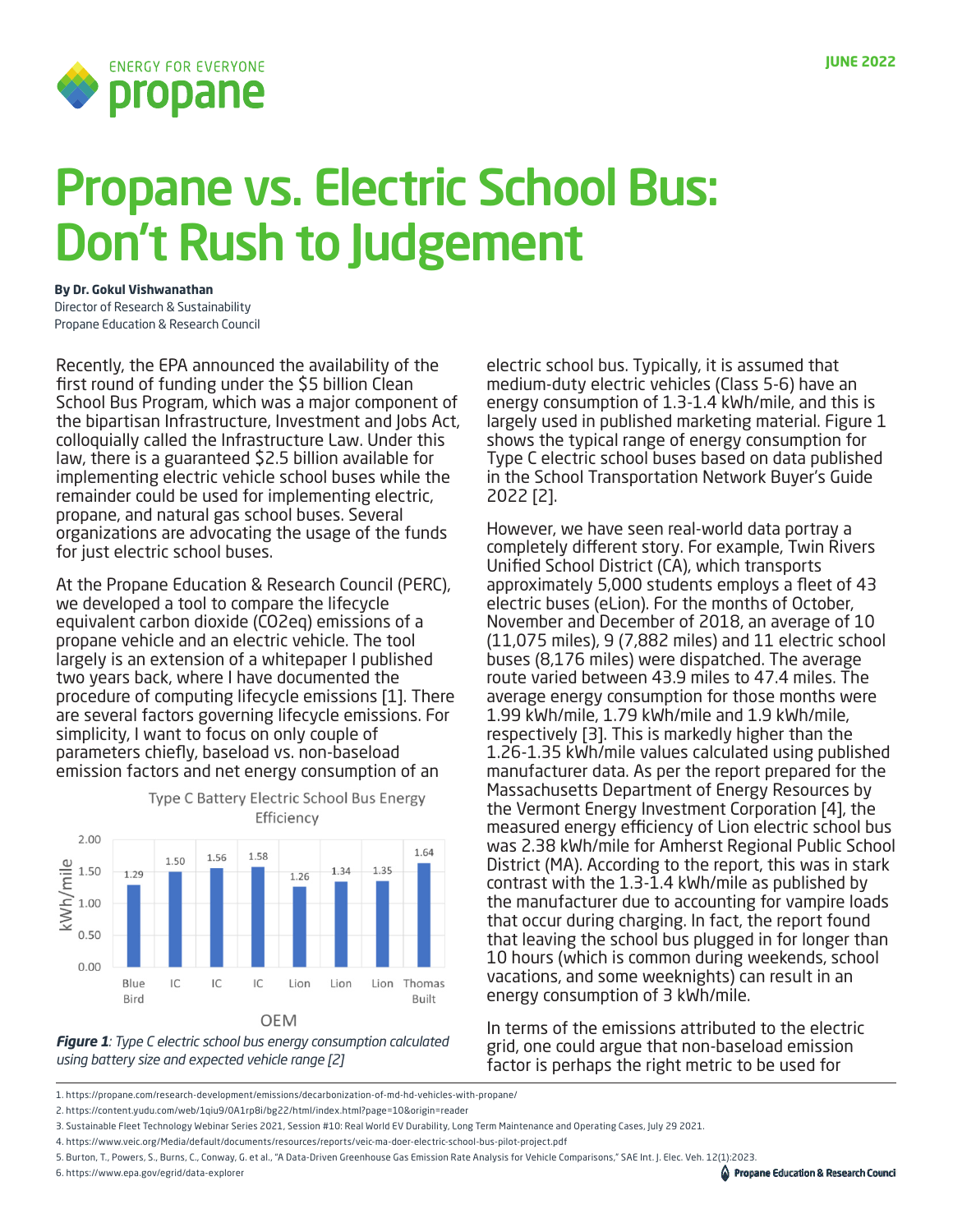calculating the emissions from a marginal load that is added to the grid. However, electric vehicle advocates would argue that using average baseload emission factor would make appropriate sense. A recent paper published by Burton et al. conducts a detailed analysis for each balancing authority in the U.S. and accounts for marginal emissions (including from renewable energy sources and electricity imports) [5]. This is probably the best way to quantify the emissions from a marginal load but for simplicity, we will use the EPA eGRID2019 [6] state specific baseload and nonbaseload CO2eq emission factors here for comparisons. Note, these emission factors were corrected for upstream/feedstock emissions to account for lifecycle emissions of site electricity.

## **Case 1 with 1.4 kWh/mile**

- Electric school bus energy efficiency 1.4 kWh/ mile
- Nominal propane school bus fuel economy 4.5 MPG
- Miles per day 50
- Miles per year 15,000
- Bus life 15 years

The plots show the difference in CO2eq emissions between a single propane and single electric bus. The numbers in the map indicate the difference in lifecycle CO2eq emissions between a propane bus and an electric bus in metric tons/year. In the plots, favorable states for propane school bus have been colored green while favorable states for electric school bus have been colored blue. Considering baseload emissions, propane is better than an electric school bus only in West Virginia, and Wyoming. Considering non-baseload emissions, a propane school bus is better in 6 states including Kansas, Montana, Nebraska, North Dakota, West Virginia, and Wyoming.

#### **Case 2 with 2 kWh/mile**

- Electric school bus energy efficiency **2 kWh/mile**
- Nominal propane school bus fuel economy 4.5 MPG
- Miles per day 50
- Miles per year 15,000
- Bus life 15 years

Considering baseload emissions, propane is better than an electric school bus only in 15 states while considering non-baseload emissions, a propane school bus is better in 35 states than an electric school bus.



*Figure 3: CO2eq emissions comparisons between a propane and an electric school bus using baseload (above) and non-baseload (below) emissions.*



*Figure 2: CO2eq emissions comparisons between a propane and an electric school bus using baseload (above) and non-baseload (below) emissions.*